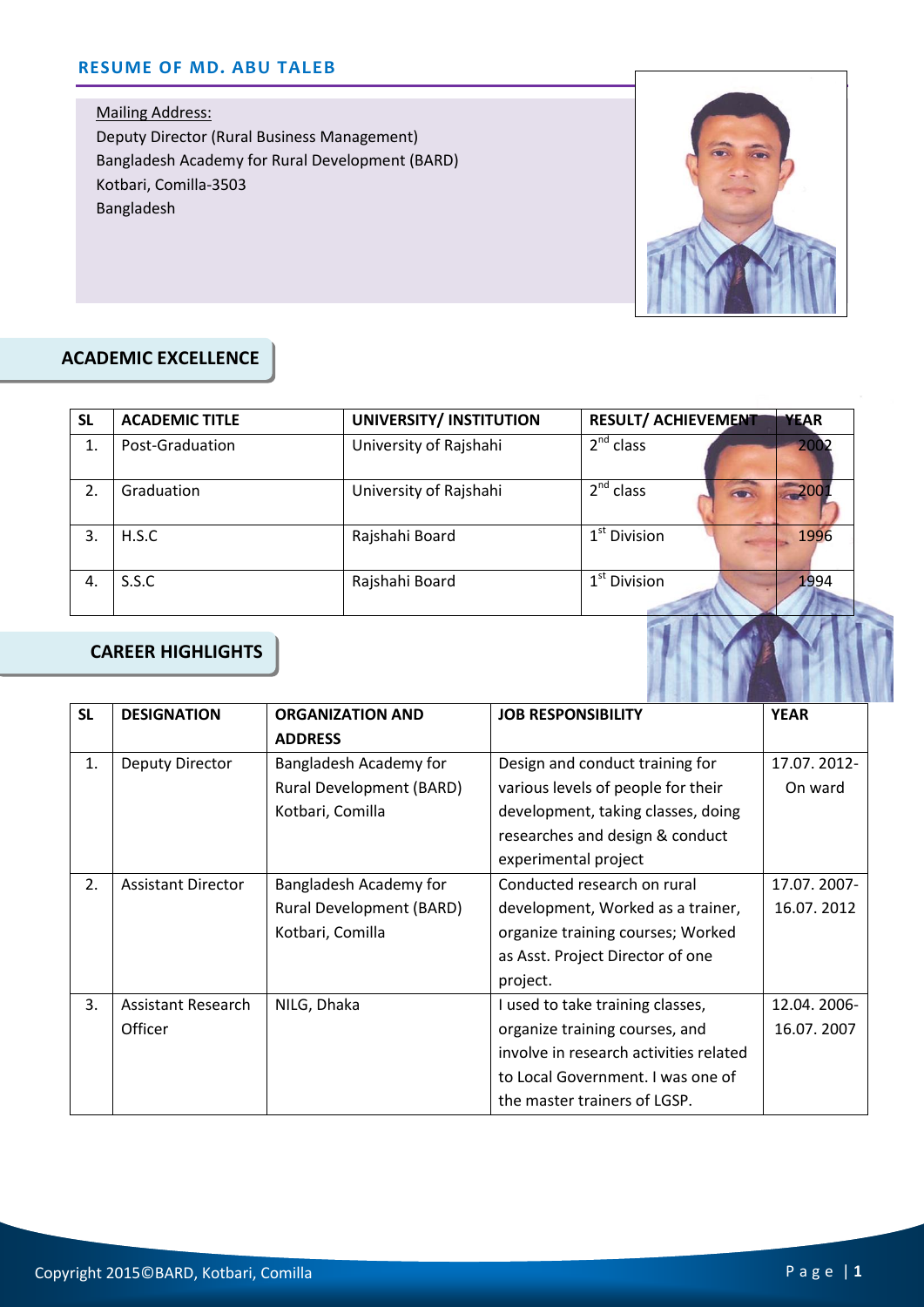Mailing Address: Deputy Director (Rural Business Management) Bangladesh Academy for Rural Development (BARD) Kotbari, Comilla-3503 Bangladesh



#### $\overline{z}$ SPECILIZATION HIGHLIGHTS

| SL | <b>AREAS OF SPECIALIZATION</b>  |  |
|----|---------------------------------|--|
| 1. | Participatory Rural Development |  |
|    | Local Government in Bangladesh  |  |

### **PUBLICATION HIGHLIGHTS**

| <b>SL</b> | <b>TYPES OF PUBLICATION</b>          | <b>NUMBER</b> | <b>REMARKS</b>                                                                                                                                                                             |  |
|-----------|--------------------------------------|---------------|--------------------------------------------------------------------------------------------------------------------------------------------------------------------------------------------|--|
| 1.        | Books/ Research Reports              | 02            | Include such issues as impact of Training course conduct<br>at BARD, Peoples participation, specially women's<br>participation in Village level society, Local govt. in<br>Bangladesh etc. |  |
| 2.        | Journal Article<br>(home and abroad) | 4             | Do                                                                                                                                                                                         |  |
| 3.        | <b>Others</b>                        | 2             | Related to annotation of village studies of Bangladesh,<br>education at Upazila level                                                                                                      |  |

## **TRAINING**

| <b>SL</b> | <b>TRAINING TITLE</b>                    | <b>ORGANIZATION</b> | <b>LOCATION</b> | <b>YEAR</b> |  |  |
|-----------|------------------------------------------|---------------------|-----------------|-------------|--|--|
|           | <b>National Level Training</b>           |                     |                 |             |  |  |
|           | Data Science for Social Science Research | <b>BARD</b>         | Comilla         | 2015        |  |  |
| 2.        | Human Resource Planning                  | <b>BPATC</b>        | <b>Dhaka</b>    | 2010        |  |  |
| 3.        | Mini Short Course on Total Quality       | <b>BARD</b>         | Comilla         | 2009        |  |  |
|           | Management                               |                     |                 |             |  |  |
| 4.        | Participatory Rural Development          | <b>BARD</b>         | Comilla         | 2009        |  |  |
| 5.        | Monitoring and Evaluation of Rural       | <b>BARD</b>         | Comilla         | 2009        |  |  |
|           | Development Project                      |                     |                 |             |  |  |
| 6.        | Training of Trainers (ToT) under LGSP    | <b>NILG</b>         | <b>Dhaka</b>    | 2008        |  |  |
| 7.        | ICT Training for Government Officials    | <b>BCC</b>          | <b>Dhaka</b>    | 2008        |  |  |